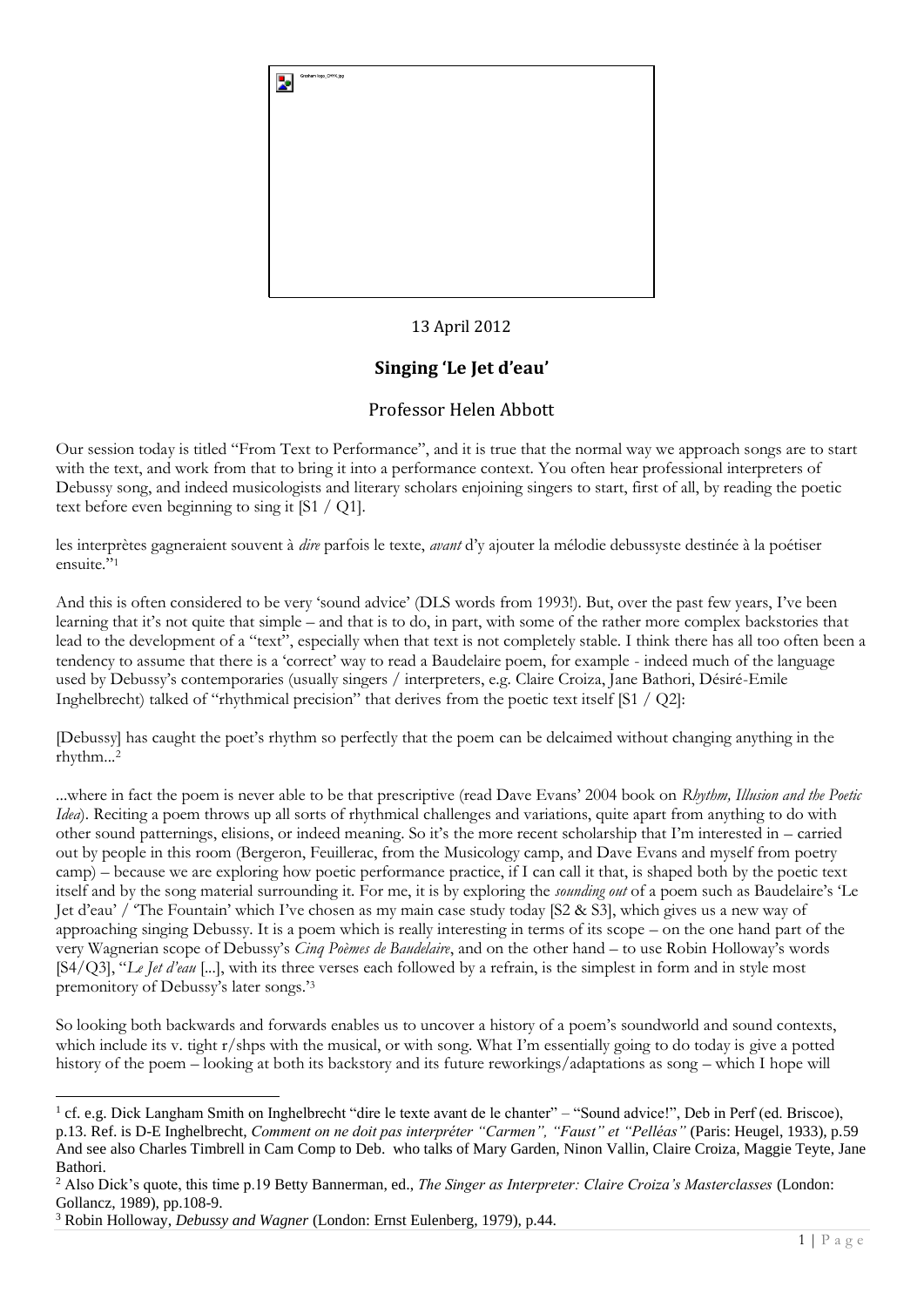show you why we need to start asking slightly different questions about performing Debussy song. Because I think there is a song already exists behind this all and which I'm not going to call a 'song-alongside'. And that 'song-alongside' stands in relation to all the different performance contexts for 'Le Jet d'eau' as both poem and song.

I want to start, then, not with Debussy, but with Baudelaire. But not with Baudelaire as poet, rather with Baudelaire as *chansonnier*, and to explore why / whether or not there has been a tendency to overlook Baudelaire's early work as a lyricist (unlike studies on Gautier which look carefully at Gautier's engagement with writing song lyrics vs. poetic texts, or studies on Verlaine which look at his close relationship with composers). One of the few scholars to have touched in any detail on Baudelaire's engagement with popular song is Graham Robb, who writes of Baudelaire's attitude towards popular song, especially in the early stages of his career as poet [S4/Q4]:

Contrairement à la plupart de ses contemporains, le jeune Baudelaire n'établit point de distinction nette entre chanson et poésie. [...] Baudelaire, de plus, et loin de penser que la chanson n'est qu'une gaieté niaise. <sup>4</sup>

As Brigitte Buffard-Moret has suggested, the major poets of the nineteenth century in France, from Hugo to Baudelaire, to Verlaine and Laforgue did not perceive a pronounced aesthetic distinction between the apparently popular, lowbrow *chanson* and their poetry [S4/Q5]:

Les poètes du XIXe siècle qui ont été les grands acteurs du renouveau poétique ne traitent [...] pas la chanson comme une forme mineure.<sup>5</sup>

We know that Baudelaire's first ever published text was not a poem, but a song – in fact a parodic song based on Béranger's 'Le Roi d'Yvetot', and written in collaboration with Gustave Le Vavasseur in 1844.

Against this backdrop, during the early stages of his career, Baudelaire was moving in circles which included a number of light composers.

If we take the example of 'Le Jet d'eau', we have some tantalisingly sketchy evidence that the poem in fact started out life as a song – so its pre-publication history in the 1850s is as follows [S5]:

1853 ms. (I've not got hold of it, not sure if I can...) has a musical score 'chœur' in the hand (allegedly) of light composer Victor Robillard. Was it written in collaboration with B? Did the song exist already, and B merely write some words for it?

mid-1850s. There is another hypothesis that this poem written in collaboration with, or at the very least in response to, Pierre Dupont, the *chansonnier* who B admired and about whom he published 2 critical texts during the 1850s & 60s, one which serves as a 'Notice' to the 1<sup>st</sup> volume of Dupont's *C&C* (1851), and the other from 10 years later (1861) in the *Revue fantaisiste* which specifically draws attention to Dupont's 'Le Promenade sur l'eau' (B.*OC*.II, pp.173-4) as a song in which 'le poète chante, avec un accent délicate et voluptueux' [S6].

Charles Maurras claims that this 'Prom. sur l'eau' has very strong resonances with B's 'Le Jet d'Eau'. (Song / chanson form, with refrain structure (although different metre), similar aqueous imagery, link between love of a woman and watery scene). But I think the links are a bit tenuous, and I think the dates might be a bit unhelpful, but I'm not going to go nitpicking around that for now. Pichois hypothesises that maybe Dupont was going to set B to music in his *Chants et chansons* (this was promised for the  $4<sup>th</sup>$  volume, alongside settings of Hugo too), but nothing materialised – or at least none of the texts in the 4<sup>th</sup> volume of PD's *C&C* are Baudelaire's (and I've not yet been able to get any of the tunes to fit 'Le Jet d'eau'). I checked whether you could sing Le Jet d'Eau to the melody of 'Le Promenade sur l'eau', but you can't (in part  $b/c$  metre of the refrains is wrong, in part  $b/c$  of where the musical accents fall in r/n to the metrical ones)... Dupont was apparently not a very great composer/musician, some scholars suggest that someone else had to actually do the musical notation for him (he just invented the melodies). But his ideas about *popular song* are resonant. In his preface to Vol.1 (1851) of his C&C (coming just after B's *Notice* on PD in the same volume) Dupont asks the question [S7/Q6]:

Quels sont les airs qui restent populaires? Ceux qui réveillent les plus vifs sentiments d'amour, de liberté, d'indépendance [...]; les sentiments intimes assez vrais pour vibrer dans tous les cœurs purs. (p.20).<sup>6</sup>

What is telling about Dupont's comments here are his insistence on strong 'sentiments' that get all hearts vibrating, irrespective of the actual language used – and these sentiments stay with us; in Dupont's terms, they "restent populaires",

<sup>4</sup> Graham Robb, *La poésie de Baudelaire et la poésie française 1838–1852* (Paris: Aubier, 1993), p.248.

<sup>5</sup> Brigitte Buffard-Moret, *La chanson poétique du XIXe siècle*, p.10.

<sup>6</sup> Pierre Dupont, *Chants et Chansons (Poésie et musique), ornés de gravures sur acier* (Paris: Alexandre Houssiaux, 1851-1859), 4 vols.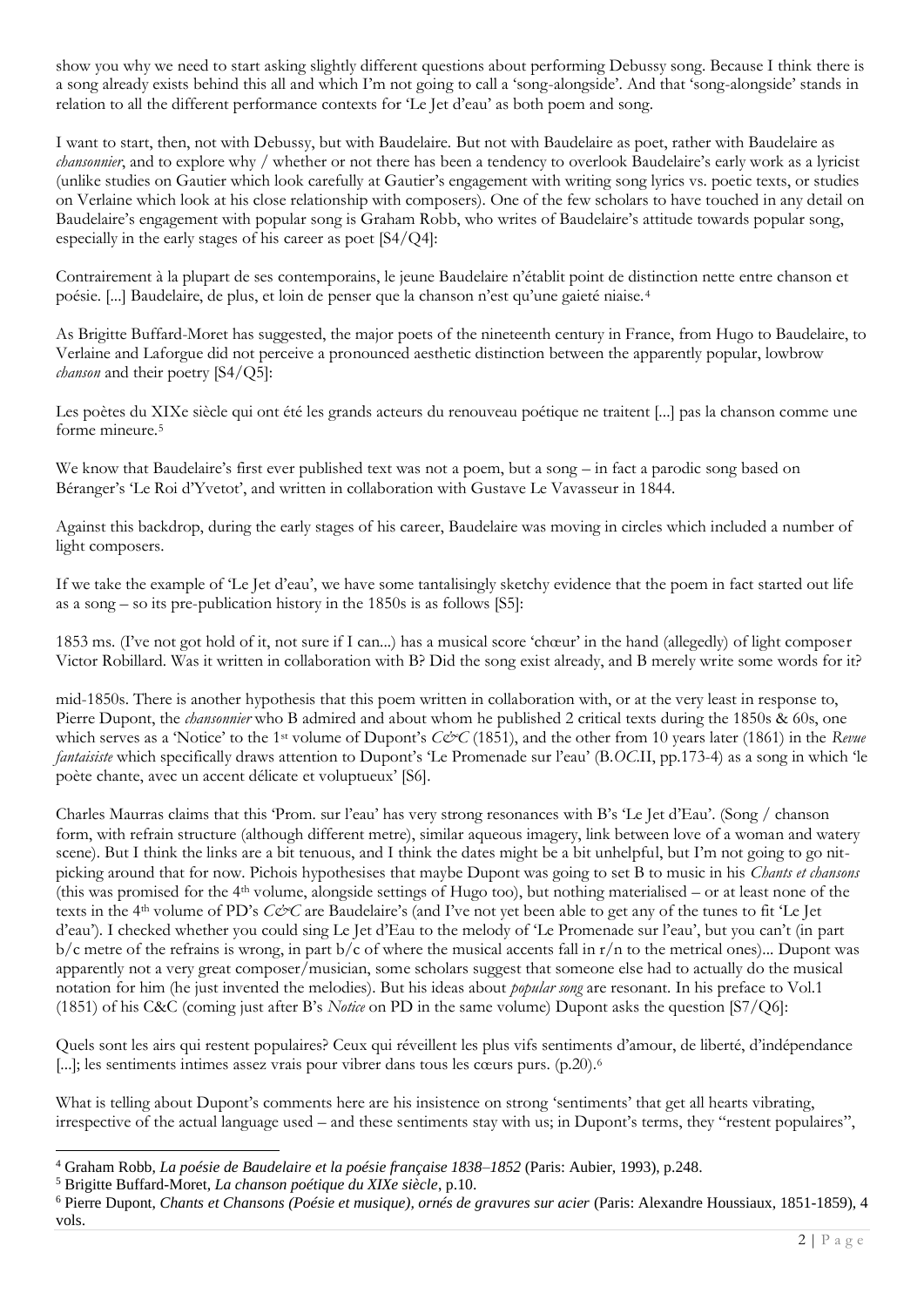and that is not necessarily a negative reflection of how song functions. They stick with us because they strike the right chord. And – here I'm going to be a bit bold – this gives us a big clue as to why 'Le Jet d'eau' ends up being set to music a number of times in the 1880s and 1890s [S8] (there are at least 3 different song scores, and quite a number of textual reworkings, including a Laforgue parody, themselves a form of song). And for me, the decision by composers to set 'Le Jet d'eau' to music comes not because the poem is somehow 'musical' but because its soundworld sticks with us, it creates the enduring, vibrating sentiments that last, no matter which version of song it is performed as...

So how should we sing 'Le Jet d'eau'? Well scholars have already dealt with precision vs. imprecision, declamation, reading the poem first. Also singing styles / techniques (melodic rubato, portamento etc.). But fail to take into account different schools of declamation. And different versions of the text and what ends up being set to music.

So rather than talk about the technical specificities of performing Debussy's vocal works, I want to look at performance contexts and what these tell us about singing Debussy – that means class and gender issues – elitist vs. non-elitist (so political dimension) – but most of all, the aesthetic agendas behind all this. This *popular song* context that I've touched on briefly is, I think, telling, because when Debussy comes to set Baudelaire to music between 1887-1889, he is still in the early stages of his career as song-writed (he'd just composed the *Ariettes oubliées* on Verlaine's texts), and he creates his settings at precisely the time when composers are exploring the relationship between *chanson* and *mélodie*. And this is why I want to situate Debussy's 1889 setting of 'Le Jet d'eau' in between two other settings of the same poem: Maurice Rollinat's 1883 setting (not published til 1890) Gustave Charpentier's 1890s setting (published in 1895)

Performance contexts:

**Rollinat [S9]**: which was being performed by the composer (a pianist and lyric bass) at the *Chat Noir* café-concert. (selfaccompanying – a relatively simple song, as e.g. the refrain [S10] demonstrates. The verses use typical Rollinat technique of alternating between major and minor, and there is no variation – refrain repeated exactly the same each time.

**Debussy [S11]**: in private chez Chausson in 1890 (we don't know who the singer was – male or female?), then first public performance of Debussy's Baudelaire songs was not until 1903 – Victor Debay, critic and singer performed 'Le Jet d'eau' and 'Recueillement' in Lyon<sup>7</sup>, then another performance in 1905 Mme Camille Fourrier accompanied by M. Delacroix at the Théâtre des Mathurins, Paris 15 May 1905.<sup>8</sup>

**Charpentier [S12]**: don't know details of première, but we know Charpentier was working towrads setting up his *Conservatoire populaire de Mimi Pinson* for working-class women at this time, and given the nature of his setting, it seems that this was its likely performance context. In some respects, given Charpentier's 'improving' project for these women (fuelled by his socialist rhetoric which is nonetheless tempered by a patriarchal attitude – he's progressive but not *that* progressive), it is rather perplexing that he had them singing 'Le Jet d'eau'. After all, it is not a neutral poem. It doesn't just describe a pretty-sounding fountain and the way it reminds him of his love for a woman: it is almost overtly erotic, or at the very least intensely sensual, and not the kind of 'neutral' or 'naive' poem that you might expect to be more appropriate / suitable for such women to sing... What Charpentier's setting does do, however, is reveal a very different scope to this poem-as-song. [S13] It creates a far less intimate performance space and soundworld – we hear multiple voices (even in collective singing of the refrain) .

BUT the performance trajectory is in fact more complext than this:

From private to public, from small-scale to large scale, from elitist/bohemian/bourgeois in-the-know audience to more amateur performers and audiences

There are textual variants – Debussy chooses to set a completely different version of the refrain from all the other standard published versions

SLIDE WITH DIFF REFRAINS [S14 – and flick to S15 – then back to S14] – you can't sing standard refrain to Debussy's song. He's the only composer to do this, so we have to assume he had access to the *Petite Revue* version, BUT he changes one word, and it's a word that pertains to the language of sensory imagery ('lueurs' becomes 'pâleurs' – perhaps not a radical change in meaning, but a significant change in sound; and I suspect that is why D did it (as in, I don't think we're missing another vesrion of the ms., as Pichois wonders). 'Pâleurs' is far easier to pronounce when sung than 'lueurs', so Debussy changes the sound to foster his music. (It's not the first time Debussy does this – but all the changes are very minor / subtle ones, and they are mostly in the Verlaine settings that others can talk more knowledgeably about than I

<sup>7</sup> cf. DLS in 19thC Music (CD review) 8 cf. Margaret Cobb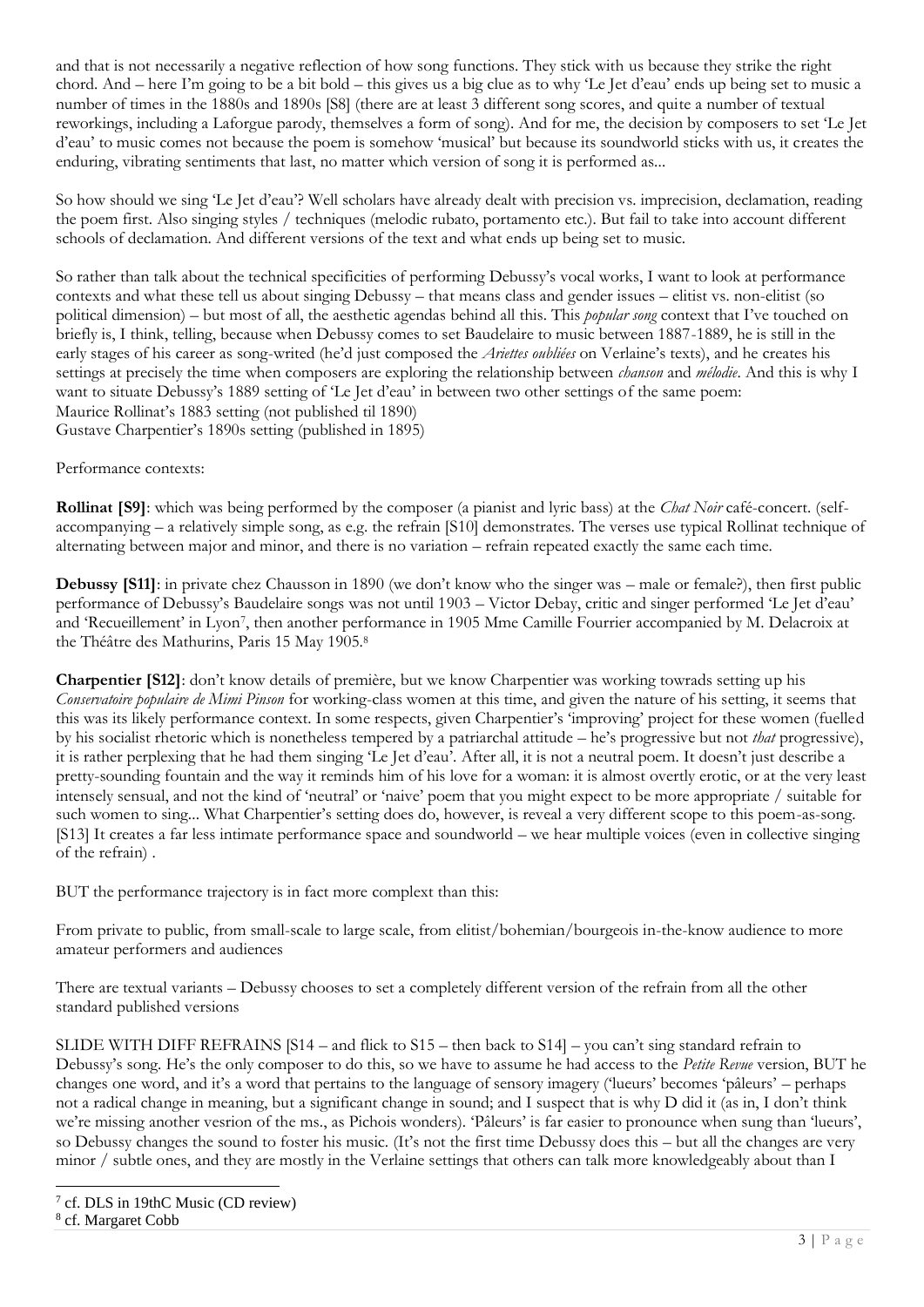can). What Debussy's choice of refrain reveals, however, is that although both versions of the refrain have the same metrical line lengths, they each require a different scansion. [S16] By which I mean, the refrain Debussy selects demands a more of an enjambement than the standard refrain doesn't, or at the very least that you read it with one breath. Or, if you're not convinced by that, very simply you cannot sing the standard refrain words to the vocal line that Debussy has written because the stresses or accents fall in the wrong place – for example you would have an extended note value on the second, third, fourth (and fifth, as the sung mute e is pronounced) syllables of "ép**an**ouie".

In 1907 Debussy then orchestrates his setting of 'Le Jet d'eau' even though he was (as per letter to Caplet) rather resistant to this idea. [S17/Q7] DLS comment "as if, perhaps, it was too important to be confined to the recital room". But these are exactly the kind of comments we hear about Charpentier's *mélodies*: [S17/Q8] Françoise Andrieux 'la mélodie de Charpentier semble échapper au domaine de la mélodie'. First perf. of orch. version at Concerts Colonne, 24 Feb 1907. Orchestration then revised by Caplet after Debussy's death (the version often heard now).

There is a complex relationshp here between the 'intimacy' of the poetic text, and of its first contexts, and the broader scope of its later versions. This is further complicated by the personal/professional relationships (not always uncritical) between Rollinat, Debussy, Charpentier, who we know hung out together in venues such as *Chez Thommen* (Lesure) and the *Brasserie Pousset* in the rue Châteaudun (Orledge)<sup>9</sup>. But we also know that Debussy wrote scathingly of Charpentier's populist streak [S17/Q9] – especially in his music (e.g. Deb writing in a February 1893 letter to prince André Poniatowsky that "c'est comme on pourrait dire le triomphe de la Brasserie".10)

So, what I've tried to do is something a bit different from what has been the typical approach of many Deb scholars – i.e. a tendency to deal with D's choice of poems in isolation / or only in relation to the other poems of a set, rather than looking at the broader soundscape/performance context of each of the poems D set to music. I obviously don't have time today to do more than just one example, but I hope that by setting out the whole scope of textual, intertextual and intermedial material surrounding 'Le Jet d'eau' we can see that there is a whole (textaul / poetic) backstory to, as well as a range of future reworkings of the poem that inform Debussy's work in terms of what it means to sing – can a text sing without music? What is song? What kind of song is it?

My emphasis on sound, soundworld, soundscape is because I think what is at stake is that we need to listen carefully, and to listen for the sake of sound, rather than for the sake of 'meaning'. When we listen to Debussy for the sake of sound (as Mark De Voto has explored), we find distinctive patternings and clusters that create his soundworld. In 'Le Jet d'eau' that means a significant emphasis on major seconds, ninth chords, whole tone scales – which distinctive, even if they are borrowed, in part, from Borodin. When we listen to Baudelaire for the sake of sound, we find that he not only enjoins us to 'écouter la plainte éternelle' of the fountain in the final stanza of the poem, but also to an eternal song which can be heard if we listen out for it.

Baudelaire's engagement with the sounding out of his poetry (not just the sound of his poetry, or indeed the relationship between sound and sense) but the *act of making his poetry sound*, and of *making his poetry sound as music* that sears it in our sensory memory and preserves it for future generations, or to use Baudelaire's own words when he writes of Dupont's songs: these songs are [S18/Q10]:

'destinés à se graver éternellement dans toutes les mémoires' (B.OC.II, p.175).

Whilst Baudelaire is possibly deploying a slight touch of hyperbole here, his emphasis on how the relationship between poem and music makes Dupont's songs forever memorable points towards a concept that is only recently attracting any serious critical attention. Recent work by the Word/Music scholar Lawrence Kramer has begun to explore the idea of 'Speaking Melody / Melodic Speech'. In a 2005 essay, Kramer seeks [S18/Q11]

to conceptualize a familiar but little-studied phenomenon, the intermediate form of expression between song and speech that arises when a melody associated with words is sounded without the melody being sung.<sup>11</sup>

Kramer calls this 'speaking melody' and suggests that there is also the other side of the equation, 'melodic speech': Once words have been joined to a melody, the words seem to saturate the music so that the music can voice them afterwards even in their absence.<sup>12</sup>

<sup>9</sup> Rob Orledge, *Debussy and the Theatre* (CUP, 1982), p.17.

<sup>&</sup>lt;sup>10</sup> cf. Jane Fulcher, chapter by Christophe Charle

<sup>&</sup>lt;sup>11</sup> (ORIGINALLY: *Word and Music Studies 7*, ed. Suzanne M. Lodato and David Francis Urrows, 127-43), now in Lawrence Kramer, *Critical Musicology and the Responsibility of Response. Selected Essays.* (Aldershot: Ashgate, 2006), p.263. <sup>12</sup> (ORIGINALLY: *Word and Music Studies 7*, ed. Suzanne M. Lodato and David Francis Urrows, 127-43), now in Lawrence Kramer, *Critical Musicology and the Responsibility of Response. Selected Essays.* (Aldershot: Ashgate, 2006), p.264.